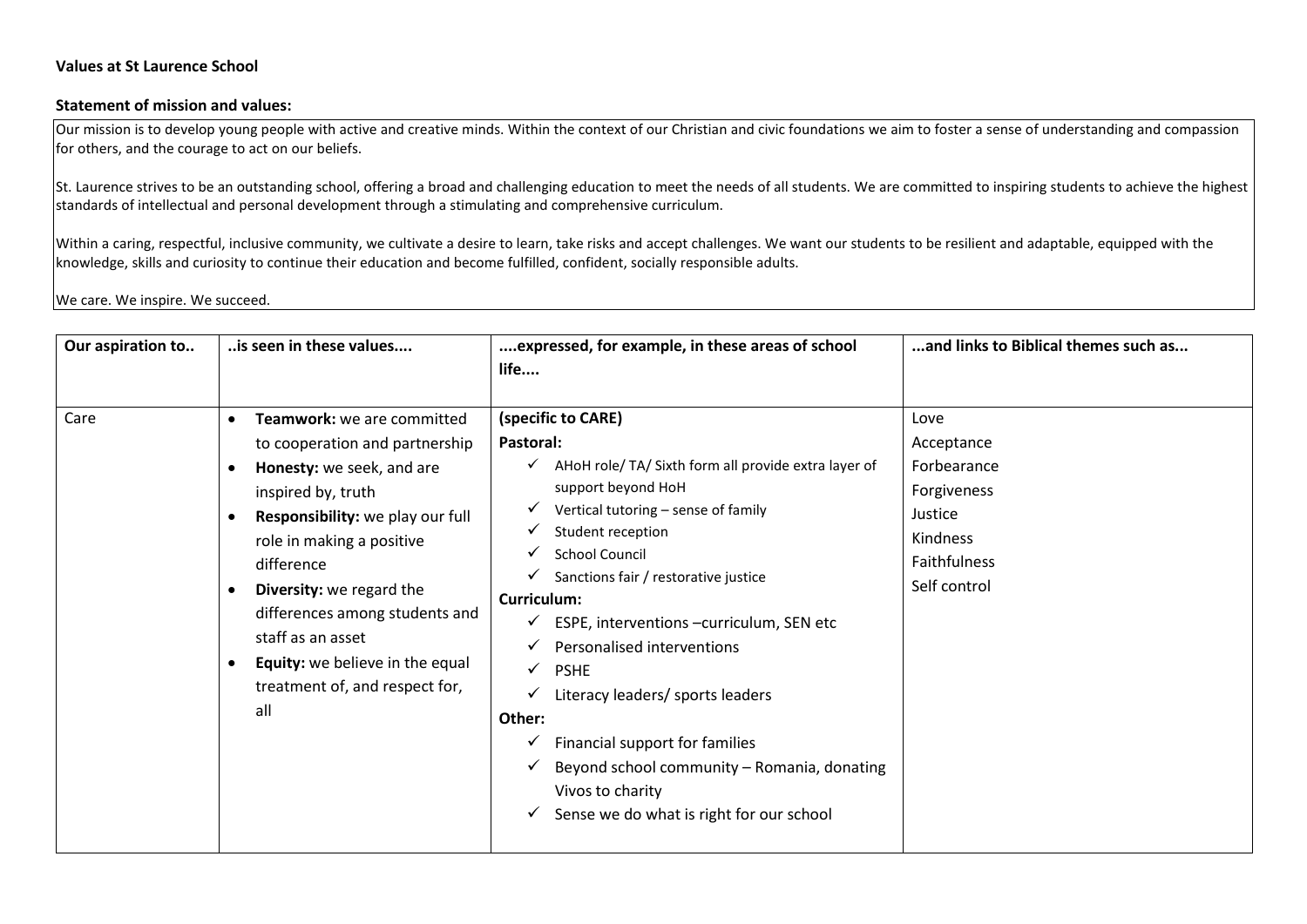| Inspire | <b>Excellence:</b> we strive for the<br>$\bullet$ | (specific to INSPIRE)                                            | Joy                  |
|---------|---------------------------------------------------|------------------------------------------------------------------|----------------------|
|         | highest standards in all we do.                   | Pastoral:                                                        | Awe, wonder, worship |
|         | Innovation and creativity: we<br>$\bullet$        | $\checkmark$ Inspiration boards                                  | Knowledge            |
|         | welcome new ways of thinking                      | $\checkmark$ Themes for Collective Worship / tutorial            | Wisdom               |
|         | Learning: we aim to encourage<br>$\bullet$        | Celebrating success - E oT assembly, briefings,<br>$\checkmark$  | Understanding        |
|         | personal growth as a lifelong                     | presentation evenings                                            | Courage              |
|         | activity                                          | Curriculum:                                                      |                      |
|         | Enjoyment: we seek to foster a<br>$\bullet$       | $\checkmark$ Big Idea year 7                                     |                      |
|         | love of learning                                  | $\checkmark$ Feedback and marking                                |                      |
|         |                                                   | Range of courses<br>$\checkmark$                                 |                      |
|         |                                                   | Cross curricular projects, performances, OAE etc<br>$\checkmark$ |                      |
|         |                                                   | High aspirations/ targets<br>$\checkmark$                        |                      |
|         |                                                   | Displays of student work<br>$\checkmark$                         |                      |
|         |                                                   | <b>Curriculum design and pathways</b><br>$\checkmark$            |                      |
|         |                                                   | $\checkmark$ St Laurence reads                                   |                      |
|         |                                                   | <b>Extra-curricular:</b>                                         |                      |
|         |                                                   | $\checkmark$ St Laurence extra                                   |                      |
|         |                                                   | School walk<br>$\checkmark$                                      |                      |
|         |                                                   | work experience<br>$\checkmark$                                  |                      |
|         |                                                   | Visiting speakers<br>$\checkmark$                                |                      |
|         |                                                   | $\checkmark$ Trips and exchanges                                 |                      |
|         |                                                   | Other:                                                           |                      |
|         |                                                   | Staff enthusiasm<br>$\checkmark$                                 |                      |
|         |                                                   | Growth mind-sets                                                 |                      |
|         |                                                   | $\checkmark$ Staff - high expectations of self                   |                      |
|         |                                                   |                                                                  |                      |
|         |                                                   |                                                                  |                      |
|         |                                                   |                                                                  |                      |
|         |                                                   |                                                                  |                      |
|         |                                                   |                                                                  |                      |
|         |                                                   |                                                                  |                      |